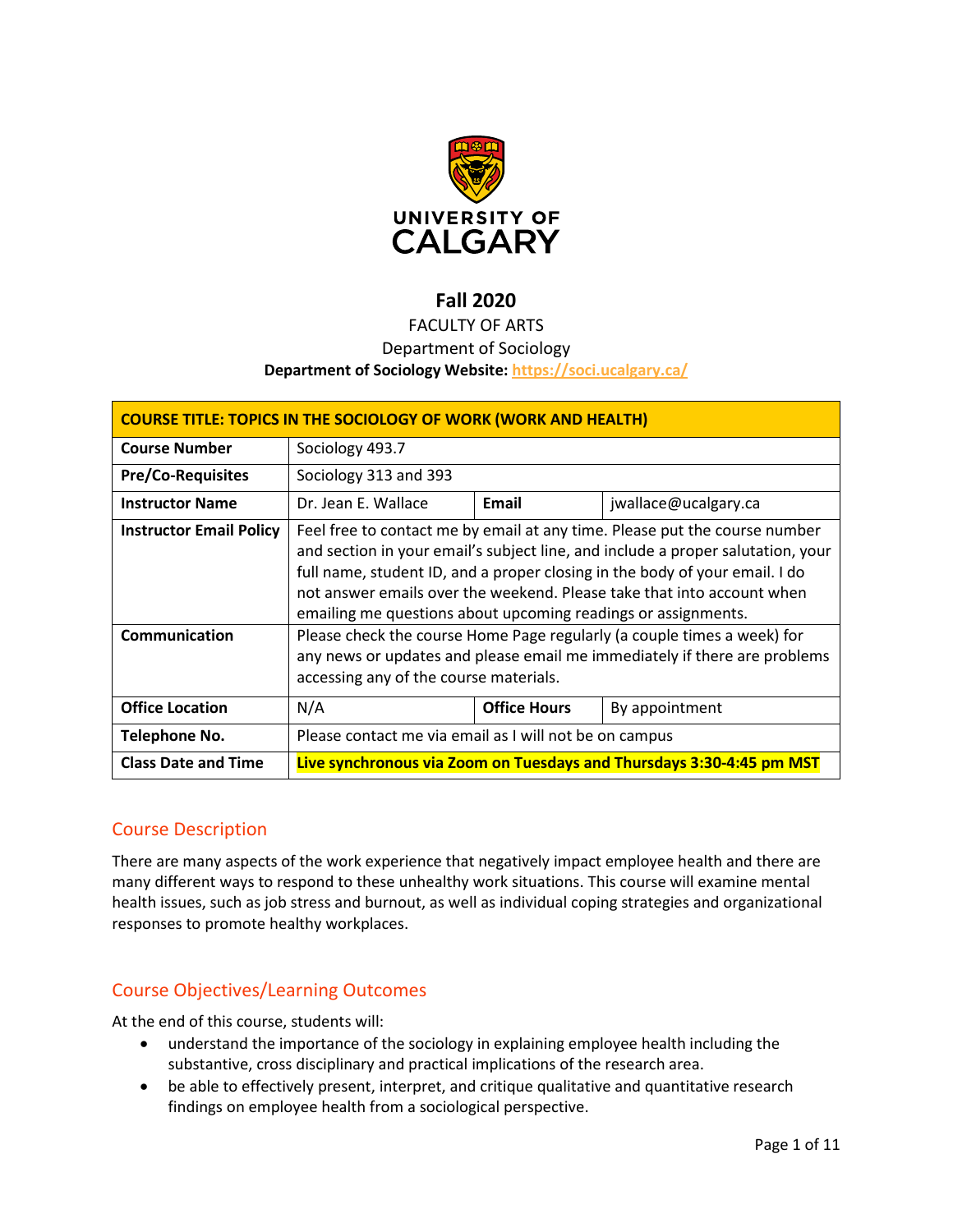- be more familiar with published research in the sociology of work and health.
- be able to identify sources and symptoms of stress in themselves.
- be able to apply the tools and resources acquired in this course to manage stress.

### Course Format

**This course will involve synchronous remote learning where students are required to attend the classes scheduled on Tuesdays and Thursdays from 3:30-4:45 pm MST via Zoom.** Most of the lecture materials complement the readings but do not duplicate them. Both are necessary to meet the learning objectives of the course. You will be graded for participating in the class discussions. The class discussions will not be recorded or posted on D2L.

You are invited to send me questions in advance of the zoom classes via email or raise them during our class time. I will also post questions for discussion in advance of each class. You will also be expected to participate in small group work exercises during class time.

This format of teaching and learning is new for most of us. It can be stressful and uncertain. I have posted two small documents on helpful tips for taking online courses. Please check them out and feel free to share advice and/or ask questions on the Discussion Board about any of challenges of this new experience.

## Learning Resources

Listed below are the readings assigned by topic and date. In addition, the links for the articles are also provided. You will need your UCID number and password to login to the University of Calgary library to access the articles. It is your responsibility to locate and download all articles from the University of Calgary library. Expected lecture dates for the topics are listed below, although unexpected circumstances may require some changes. You should read the required readings prior to their designated class and have those articles available to you during class for review and discussion. Summary Power Point outlines will be available on D2L prior to the relevant class. **Every student is expected to bring electronic or paper versions of the readings and Wellness Workbook to every class as we will be discussing them in class.**

## Learning Technologies and Requirements

The following learning technologies are used in this course: a variety of features on **D2L** (e.g., Dropbox, quizzes, surveys), **Zoom**, and **Power Point** presentations. The D2L site for this course which contains relevant class resources and materials. I have posted starter tips and Q&A for using these technologies in the Discussion Board on D2L (see "*Tips for Online Learning*"). In order to successfully engage in your learning experiences in this course, you will need reliable access to the following technology:

- A computer with a supported operating system, as well as the latest security, and malware updates;
- A current and updated web browser;
- Webcam (built-in or external);
- Microphone and speaker (built-in or external), or headset with microphone;
- Current antivirus and/or firewall software enabled;
- Broadband internet connection.
- Most current laptops will have a built-in webcam, speaker and microphone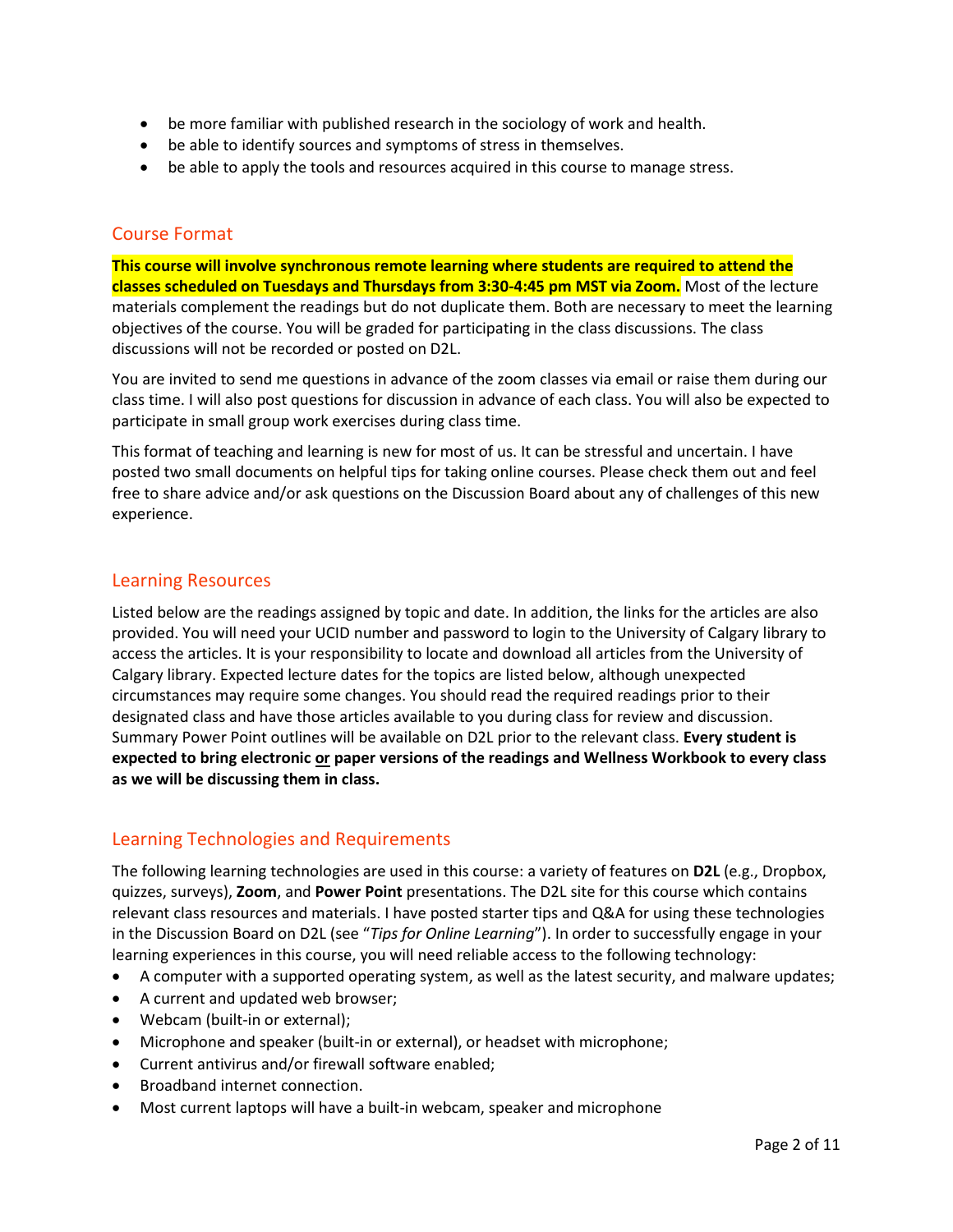## Methods of Assessment and Grading Weights

Your grade for this course will be based on participation in **class discussions** (best 15/20), **five assignments** (one of which includes a short in-class presentation), **three peer presentation assessments**, and a **final project (Stress Portfolio)**. In addition, every class will involve activities, exercises or reflections from the **Wellness Workbook** which will be part of the class discussions. Students are expected to bring either a hard copy or electronic of their Wellness Workbook to every class. These exercises are for your personal reflection, class discussion and some are to be included as part of your Stress Portfolio. Your **Stress Portfolio** is your final project and based on a collection of class worksheets, journal entries, assignments and anything else that has been helpful throughout the semester. These different sections are to be completed and saved throughout the semester and will be submitted as a single electronic document on December  $14<sup>th</sup>$ . All of the assignments including their grading rubrics will be posted on D2L under "Assignments".

| Component                | <b>Date</b>                                             | Weight |
|--------------------------|---------------------------------------------------------|--------|
| <b>Class Discussions</b> | September 15 <sup>th</sup> to November 26 <sup>th</sup> | 10%    |
|                          | Best of 10 weekly grades each week over 20 class        |        |
|                          | discussions for 1% each                                 |        |
| <b>Assignment #1</b>     | Receive Assignment September 22 <sup>nd</sup>           | 15%    |
| Explanations             | Due: October 6 <sup>th</sup> (5:00pm)                   |        |
| <b>Assignment #2</b>     | Receive Assignment September 29 <sup>th</sup>           | 15%    |
| Kindness                 | Due: October 15 <sup>th</sup> (5:00pm)                  |        |
| <b>Assignment #3</b>     | Receive Assignment October 15th                         | 15%    |
| <b>Stress</b>            | Due: October 27 <sup>th</sup> (5:00pm)                  |        |
| <b>Assignment #4</b>     | Receive Assignment October 22 <sup>nd</sup>             | 10%    |
| Social Support           | Due: November 5 <sup>th</sup> (5:00pm)                  |        |
| <b>Assignment #5</b>     | Receive Assignment November 5th                         | 10%    |
| Recovery                 | "In-Class" Presentations December 1, 3 or 8             |        |
| <b>Peer Assessment</b>   | Assessment of 2 student Recovery presentations for 2    | 4%     |
|                          | classes that you're not presenting in (2 x 2% each)     |        |
|                          | Due: December 1 (6:00pm), 3 (6:00pm) or 8 (6:00pm)      |        |
| <b>Final Project</b>     | Receive Assignment September 8 <sup>th</sup>            |        |
| <b>Stress Portfolio</b>  | December $14th$ (5:00 pm)                               | 21%    |

#### **BREAKDOWN OF THE GRADE COMPONENTS**

## Final Exam Information

There is no Registrar Scheduled Final Exam in this course.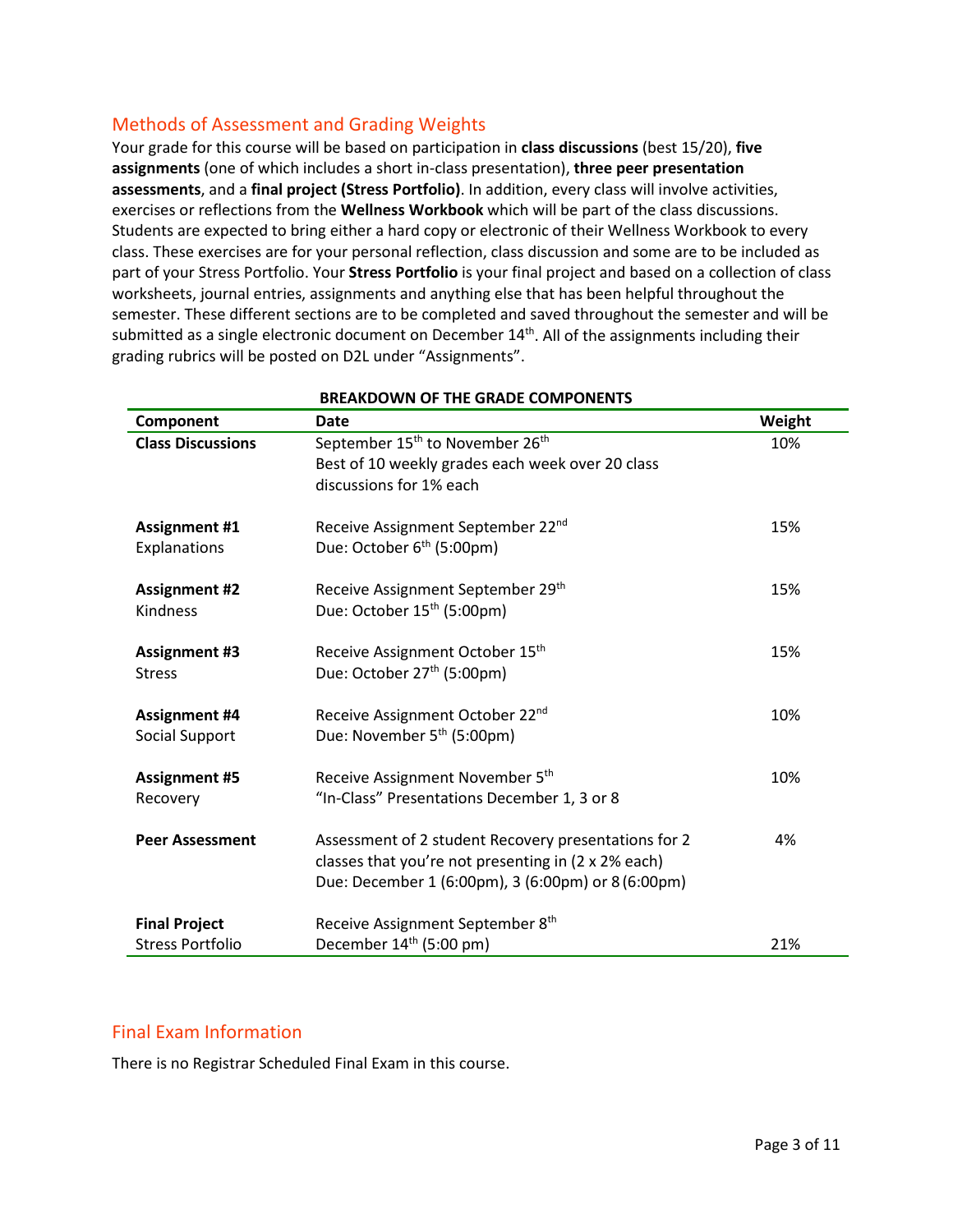## Grading Scale

| Grade     | Percent range  | <b>Grade Point Value</b> | <b>Description</b>                          |
|-----------|----------------|--------------------------|---------------------------------------------|
| A+        | $96 - 100%$    | 4.0                      | Outstanding performance                     |
| A         | $90 - 95.99%$  | 4.0                      | <b>Excellent performance</b>                |
| А-        | $85 - 89.99\%$ | 3.7                      | Approaching excellent performance           |
| B+        | $80 - 84.99%$  | 3.3                      | Exceeding good performance                  |
| B         | $75 - 79.99%$  | 3.0                      | Good performance                            |
| <b>B-</b> | 70 - 74.99%    | 2.7                      | Approaching good performance                |
| $C+$      | $67 - 69.99%$  | 2.3                      | Exceeding satisfactory performance          |
| C         | $63 - 66.99%$  | 2.0                      | Satisfactory performance                    |
| $C-$      | $59 - 62.99%$  | 1.7                      | Approaching satisfactory performance        |
| D+        | $55 - 58.99%$  | 1.3                      | Marginal pass. Insufficient preparation for |
|           |                |                          | subsequent courses in the same subject      |
| D         | $50 - 54.99%$  | 1.0                      | Minimal Pass. Insufficient preparation for  |
|           |                |                          | subsequent courses in the same subject.     |
| F         | <50%           | 0                        | Failure. Did not meet course requirements.  |

Letter grades will be assigned and submitted to the registrar based on the following scale:

## Schedule of Synchronous Lectures and Readings

The course is organized around four core themes related to work stress and health. As we proceed through these sections you will read a mixture classic and contemporary articles that reflect some of the key theoretical and research topics in this area. I will post slide summaries of key points of the readings as well as discussion questions in advance of each class. You will be expected to participate in class discussions and in-class activities.

### **SECTION I: INTRODUCTION TO EXPLANATIONS OF WORK AND STRESS**

We're going to start by reading a number of key sociological articles about stress, the stress process and mental health. Some are broader and other focus more specifically on the how these relate to the work experience. This section will also involve in-class activities where we'll complete a number of different assessment tools that are designed to measure stress and stressors. We'll discuss our interpretations of them, concerns about validity and reliability, and how they may be used in adopting a sociological perspective to understanding work and stress.

### **M1 September 8: Course Introduction**

 $\boxtimes$  Pre-Course Stress Self-Assessment (Stress Index Questionnaire)

### **M2 September 10: A Sociological Approach to the Stress Process**

 Pearlin, L.I. (1989). The Sociological Study of Stress. *Journal of Health & Social Behavior*, 30:241- 256.

<https://www-jstor-org.ezproxy.lib.ucalgary.ca/stable/2136956>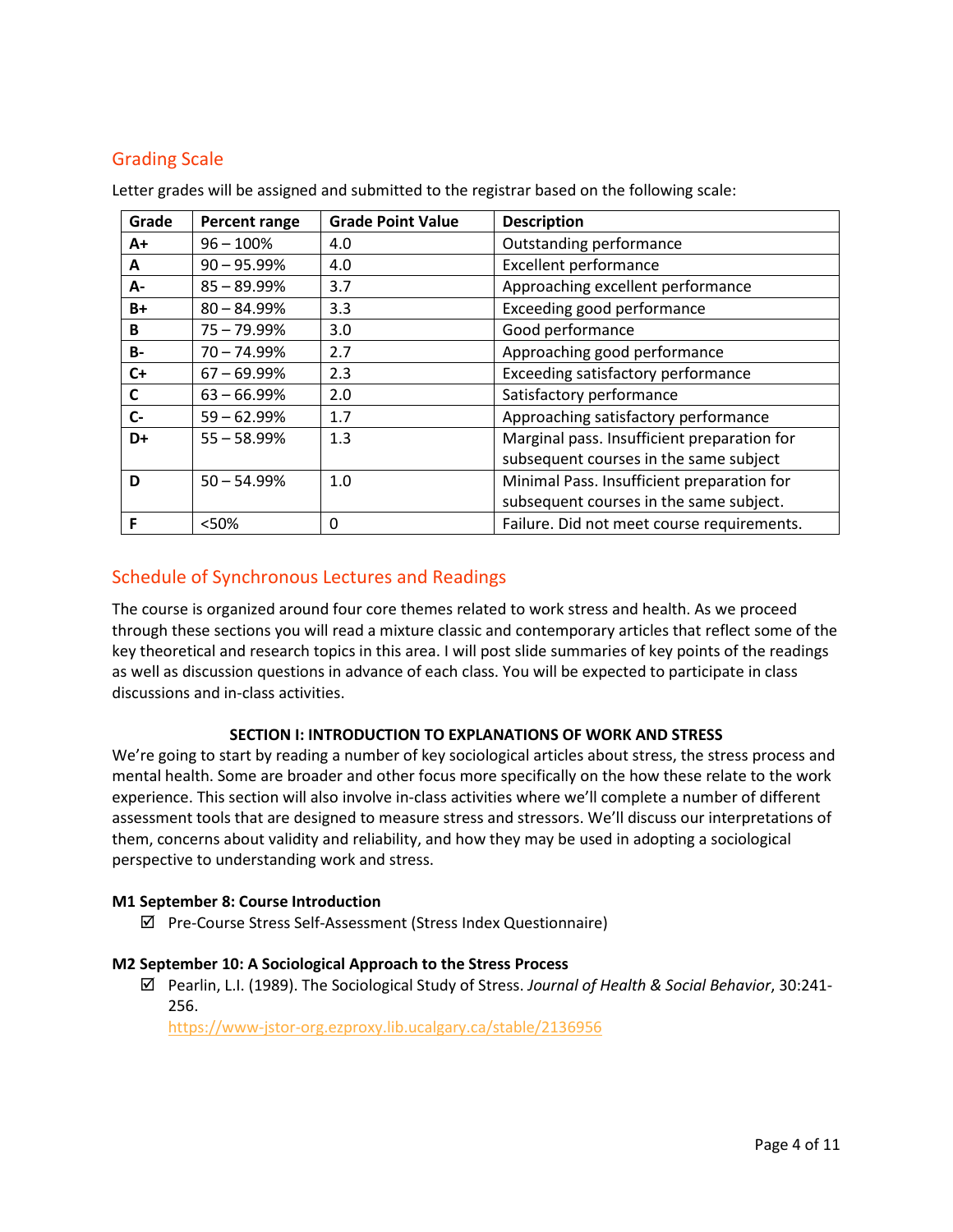#### **M3 September 15: A Sociological Approach to Mental Health**

 $\boxtimes$  Wheaton, B. (2001). The Role of Sociology in the Study of Mental Health...and the Role of Mental Health in the Study of Sociology. *Journal of Health & Social Behavior* 42:221-234. <https://www-jstor-org.ezproxy.lib.ucalgary.ca/stable/3090212>

### **M4 September 17: The Sociological Approach to Work and Health**

 $\boxtimes$  Tausig, M. (2013). The Sociology of Work and Well-Being in C.S. Aneshensel, J.C. Phelan and A. Bierman (eds.) *Handbook of the Sociology of Mental Health*, Second Edition, Handbooks of Sociology and Social Research (pp. 433-455). Springer: Dordrecht. [https://ebookcentral-proquest-com.ezproxy.lib.ucalgary.ca/lib/ucalgary](https://ebookcentral-proquest-com.ezproxy.lib.ucalgary.ca/lib/ucalgary-ebooks/detail.action?docID=973851)[ebooks/detail.action?docID=973851](https://ebookcentral-proquest-com.ezproxy.lib.ucalgary.ca/lib/ucalgary-ebooks/detail.action?docID=973851)

#### **M5 September 22: JDC Model of Work Stress**

 $\boxtimes$  de Jonge, J., van Vegchel, N., Shimazu, A., Schaufeli, W., and Dormann, C. (2010). A Longitudinal Test of the Demand-Control Model using Specific Job Demands and Specific Job Control. *International Journal of Behavioral Medicine*, 17:125-133. <https://link-springer-com.ezproxy.lib.ucalgary.ca/article/10.1007%2Fs12529-010-9081-1>

### **M6 September 24: JDR Model of Work Stress**

 $\boxtimes$  Demerouti, E., and Bakker, A.B. (2011). The Job Demands-Resources Model: Challenges for Future Research. *Journal of Industrial Psychology*, 37(2). [http://ezproxy.lib.ucalgary.ca/login?url=http://search.ebscohost.com/login.aspx?direct=true&d](http://ezproxy.lib.ucalgary.ca/login?url=http://search.ebscohost.com/login.aspx?direct=true&db=a9h&AN=77414643&site=ehost-live) [b=a9h&AN=77414643&site=ehost-live](http://ezproxy.lib.ucalgary.ca/login?url=http://search.ebscohost.com/login.aspx?direct=true&db=a9h&AN=77414643&site=ehost-live)

#### **SECTION II: STRESSORS AND STRAIN**

In this section we will explore how different stressors and outcomes are examined in the literature. We'll explore how sociologists examine these topics as well as how the JDC and JDR models we reviewed in Section I are empirically tested. We'll also do some in-class exercises that will get us to think about different ways of assessing negative outcomes as well as positive ones.

#### **M7: September 29: Chronic Stressors and Daily Hassles**

 $\boxtimes$  Serido, J., Almeida, D.M., and Wethington, E. (2004). Chronic Stressors and Daily Hassles: Unique and Interactive Relationships with Psychological Distress. *Journal of Health & Social Behavior*, 45(1):17-33.

<http://journals.sagepub.com.ezproxy.lib.ucalgary.ca/doi/abs/10.1177/002214650404500102>

#### **M8 October 1: Job Stress, Depression and Work-to-Family Conflict**

 $\boxtimes$  Wallace, J.E. (2005). Job Stress, Depression and Work-to-Family Conflict: A Test of the Strain and Buffer Hypotheses. *Relations Industrielles/Industrial Relations*, 60(3): 510-568. [http://link.galegroup.com.ezproxy.lib.ucalgary.ca/apps/doc/A139601379/AONE?u=ucalgary&sid](http://link.galegroup.com.ezproxy.lib.ucalgary.ca/apps/doc/A139601379/AONE?u=ucalgary&sid=AONE&xid=8f7e834c) [=AONE&xid=8f7e834c](http://link.galegroup.com.ezproxy.lib.ucalgary.ca/apps/doc/A139601379/AONE?u=ucalgary&sid=AONE&xid=8f7e834c)

#### **M9 October 6: Burnout, Suicide and Coping**

 $\boxtimes$  Wallace, J.E. (2017). Burnout, Coping and Suicidal Ideation: An Application and Extension of the Job Demand-Control-Support Model. *Journal of Workplace Behavioral Health*, 32(2):99-118. <https://doi-org.ezproxy.lib.ucalgary.ca/10.1080/15555240.2017.1329628>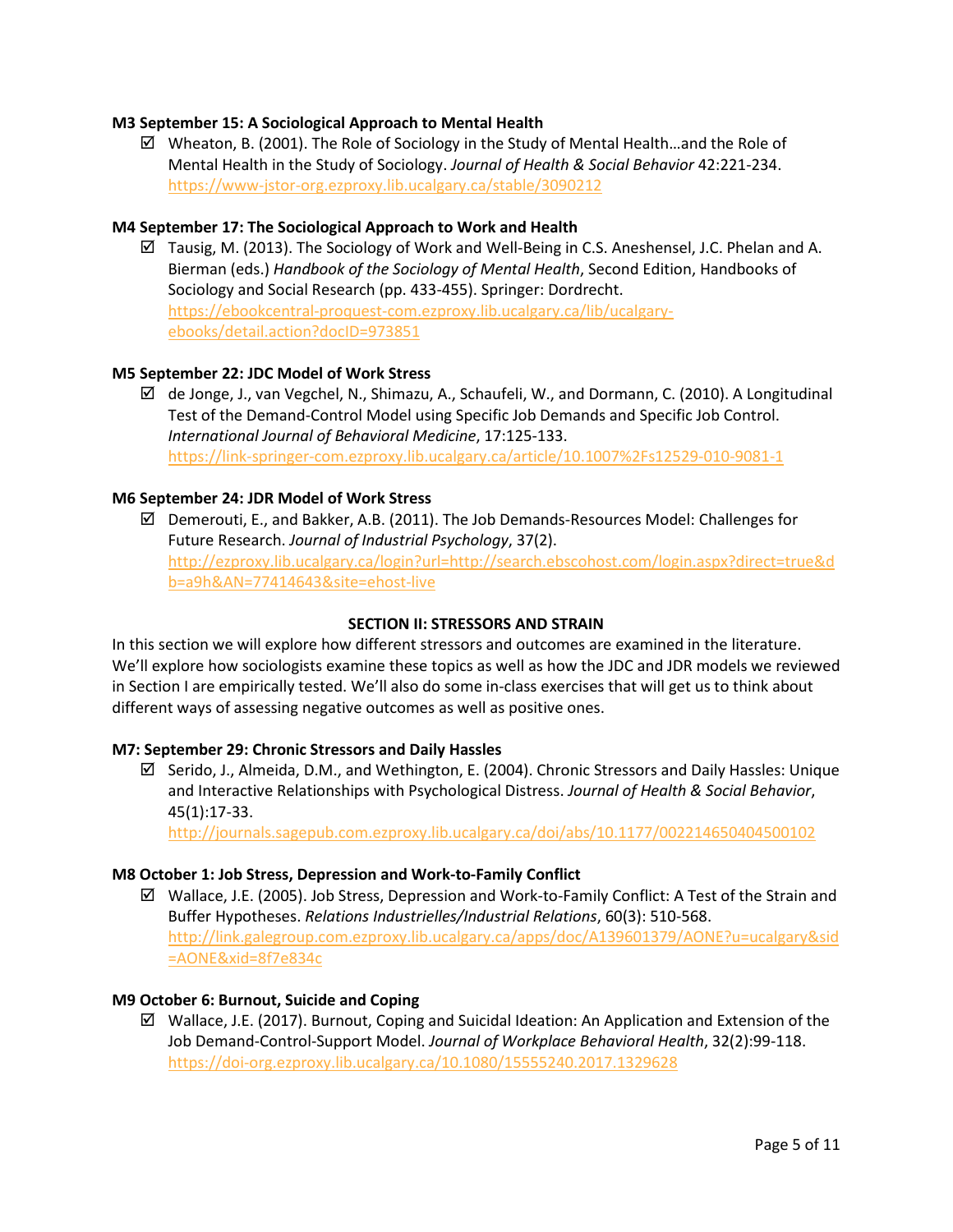### **SECTION III: COPING RESPONSES**

In this section, we're exploring how employees may cope with job stress and how the coping process is examined in different ways. We'll focus on key coping resources relevant to the JDC and JDR models that include job control and social support. The in-class exercises will also help us to assess different coping strategies and resources we may use in coping with job stress.

### **M10 October 8: Stress, Coping and Social Support**

 $\boxtimes$  Thoits, P. A. (1995). Stress, Coping, and Social Support Processes: Where are We? What Next? *Journal of Health & Social Behavior*, 35 (Extra Issue): 53-79. <https://www-jstor-org.ezproxy.lib.ucalgary.ca/stable/2626957>

### **M11 October 13: Coping with Job Stress**

 $\boxtimes$  Latack, J.C., and Havlovic, S.J. (1992). Coping with Job Stress: A Conceptual Evaluation Framework for Coping Measures. *Journal of Organizational Behavior*, 13(5):479-508. <https://www-jstor-org.ezproxy.lib.ucalgary.ca/stable/2488399>

### **M12 October 15: Interventions**

 Munz, D.C., Kohler, J.M., Greenberg, C.I. (2001). Effectiveness of a Comprehensive Worksite Stress Management Program: Combining Organizational and Individual Interventions. *International Journal of Stress Management*, 8(1):49-62 [http://ovidsp.ovid.com.ezproxy.lib.ucalgary.ca/ovidweb.cgi?T=JS&CSC=Y&NEWS=N&PAGE=fullt](http://ovidsp.ovid.com.ezproxy.lib.ucalgary.ca/ovidweb.cgi?T=JS&CSC=Y&NEWS=N&PAGE=fulltext&D=ovft&AN=00042123-200108010-00004&PDF=y) [ext&D=ovft&AN=00042123-200108010-00004&PDF=y](http://ovidsp.ovid.com.ezproxy.lib.ucalgary.ca/ovidweb.cgi?T=JS&CSC=Y&NEWS=N&PAGE=fulltext&D=ovft&AN=00042123-200108010-00004&PDF=y)

### **M13 October 20: Relaxation**

 $\boxtimes$  Kaspereen, D. (2012). Relaxation Intervention for Stress Reduction Among Teachers and Staff. *International Journal of Stress Management*, 19(3):238-250. [http://ovidsp.ovid.com.ezproxy.lib.ucalgary.ca/ovidweb.cgi?T=JS&CSC=Y&NEWS=N&PAGE=fullt](http://ovidsp.ovid.com.ezproxy.lib.ucalgary.ca/ovidweb.cgi?T=JS&CSC=Y&NEWS=N&PAGE=fulltext&AN=00042123-201208000-00004&D=ovft&PDF=y) [ext&AN=00042123-201208000-00004&D=ovft&PDF=y](http://ovidsp.ovid.com.ezproxy.lib.ucalgary.ca/ovidweb.cgi?T=JS&CSC=Y&NEWS=N&PAGE=fulltext&AN=00042123-201208000-00004&D=ovft&PDF=y)

#### **M14 October 22: Social Support**

 $\boxtimes$  Sargent, L.D., and Terry, D.J. (2000). The Moderating Role of Social Support in Karasek's Job Strain Model. *Work & Stress*, 14(3):245-261. [http://ezproxy.lib.ucalgary.ca/login?url=http://search.ebscohost.com/login.aspx?direct=true&d](http://ezproxy.lib.ucalgary.ca/login?url=http://search.ebscohost.com/login.aspx?direct=true&db=s3h&AN=4273465&site=ehost-live) [b=s3h&AN=4273465&site=ehost-live](http://ezproxy.lib.ucalgary.ca/login?url=http://search.ebscohost.com/login.aspx?direct=true&db=s3h&AN=4273465&site=ehost-live)

#### **M15 October 27: Control and Support**

 $\boxtimes$  Ross, C. E., and Mirowsky, J. (1989). Explaining the Social Patterns of Depression: Control and Problem Solving – or Support and Talking? *Journal of Health & Social Behavior*, 30(2): 206-219. <https://www-jstor-org.ezproxy.lib.ucalgary.ca/stable/2137014>

### **M16 October 29: Job Resources**

 $\boxtimes$  Tuckey, M.R., Boyd, C.M., Winefield, H.R., Bohm, A., Winfield, A.H., Lindsay, A., and Black, Q. (2017). Understanding Stress in Retail Work: Considering Different Types of Job Demands and Diverse Applications of Job Resources. *International Journal of Stress Management*, 24(4): 368- 391.

[http://ovidsp.ovid.com.ezproxy.lib.ucalgary.ca/ovidweb.cgi?T=JS&CSC=Y&NEWS=N&PAGE=fullt](http://ovidsp.ovid.com.ezproxy.lib.ucalgary.ca/ovidweb.cgi?T=JS&CSC=Y&NEWS=N&PAGE=fulltext&AN=00042123-201711000-00003&D=ovft&PDF=y) [ext&AN=00042123-201711000-00003&D=ovft&PDF=y](http://ovidsp.ovid.com.ezproxy.lib.ucalgary.ca/ovidweb.cgi?T=JS&CSC=Y&NEWS=N&PAGE=fulltext&AN=00042123-201711000-00003&D=ovft&PDF=y)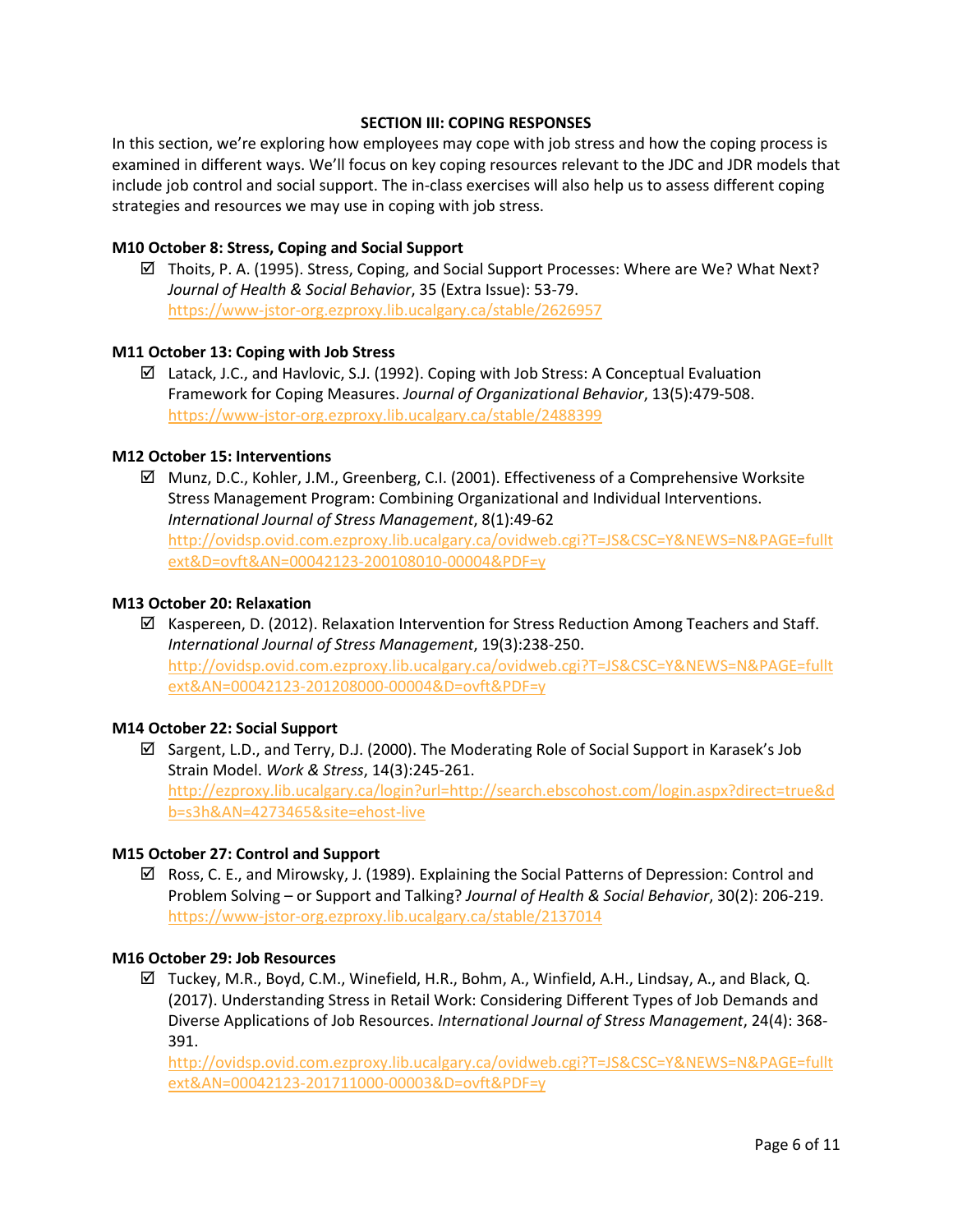### **M17 November 3: Positive Events as Resources**

 $\boxtimes$  Bono, J.E., Glomb, T.M., Shen, W., Kim, E., and Koch, A.J. (2013). Building Positive Resources: Effect of Positive Events and Positive Reflection on Work Stress and Health. *Academy of Management Journal*, 56(6):1601-1627. [http://ezproxy.lib.ucalgary.ca/login?url=http://search.ebscohost.com/login.aspx?direct=true&d](http://ezproxy.lib.ucalgary.ca/login?url=http://search.ebscohost.com/login.aspx?direct=true&db=bth&AN=93255943&site=ehost-live) [b=bth&AN=93255943&site=ehost-live](http://ezproxy.lib.ucalgary.ca/login?url=http://search.ebscohost.com/login.aspx?direct=true&db=bth&AN=93255943&site=ehost-live)

### **SECTION IV: RECOVERY AND DETACHMENT FROM STRESS**

In the last section of the course, we'll explore the stressor-detachment model. In doing so, we'll examine ways in which individuals may recover or disconnect from work as well as interventions that employers may offer to their employees. In addition to reviewing empirical tests of these recovery and detachment activities, we'll try some out in class. Students will have the opportunity to sign up for their in-class presentations that are related to class topics from November 5-28 or on any topic on December 3 and 5.

### **M18 November 5: The Stressor Detachment Model**

 $\boxtimes$  Sonnentag, S., and C. Fritz (2015). Recovery from Job Stress: The Stressor-Detachment Model as an Integrative Framework. *Journal of Organizational Behavior*, 36:S72-S103. <http://onlinelibrary.wiley.com.ezproxy.lib.ucalgary.ca/doi/10.1002/job.1924/full>

#### *WEEK 0: Reading Week (Nov. 10 & 12) – no classes, so relax and breathe!*

### **M19 November 17: Recovery Activities**

 Rook et al (2006). The Contribution of Various Types of Activities to Recovery. *European Journal of Work and Organizational Psychology*, 15(2):218-240. <http://www-tandfonline-com.ezproxy.lib.ucalgary.ca/doi/abs/10.1080/13594320500513962>

#### **M20 November 19: Animals**

 Grajfoner, D., Harte, E., Potter, L.M., and McGuigan, N. (2017). The Effect of Dog-Assisted Intervention on Student Well-Being, Mood and Anxiety. *International Journal of Environmental Research and Public Health*, 14:483.

<https://www.mdpi.com/1660-4601/14/5/483>

#### **M21 November 24: Lunch Breaks**

 $\boxtimes$  Sianoja, M., Syrek, C.J., de Bloom, J., Korpela, K., and Kinnunen, U. (2018). Enhancing Daily Well-Being at Work through Lunchtime Park Walks and Relaxation Exercises: Recovery Experiences as Mediators. *Journal of Occupational Health Psychology*, 23(3): 428-442. <https://bit.ly/33yXPtn>

#### **M22November 26: Coloring**

- $\boxtimes$  Blackburn, H., and Chamley, C.E. (2016). Color me Calm: Adult Coloring and the University Library. *Kansas Library Association College and University Libraries Section Proceedings*, 6(1). <http://digitalcommons.unl.edu/neblibconf/9/>
- $\boxtimes$  Van der Vennet, R., and Serice, S. (2012). Can Coloring Mandalas Reduce Anxiety? A Replication Study. *Art Therapy*, 29(2): 87-92. <http://www-tandfonline-com.ezproxy.lib.ucalgary.ca/doi/full/10.1080/07421656.2012.680047>

#### **M23 December 1, 3 and 8: Wrap Up & Presentations**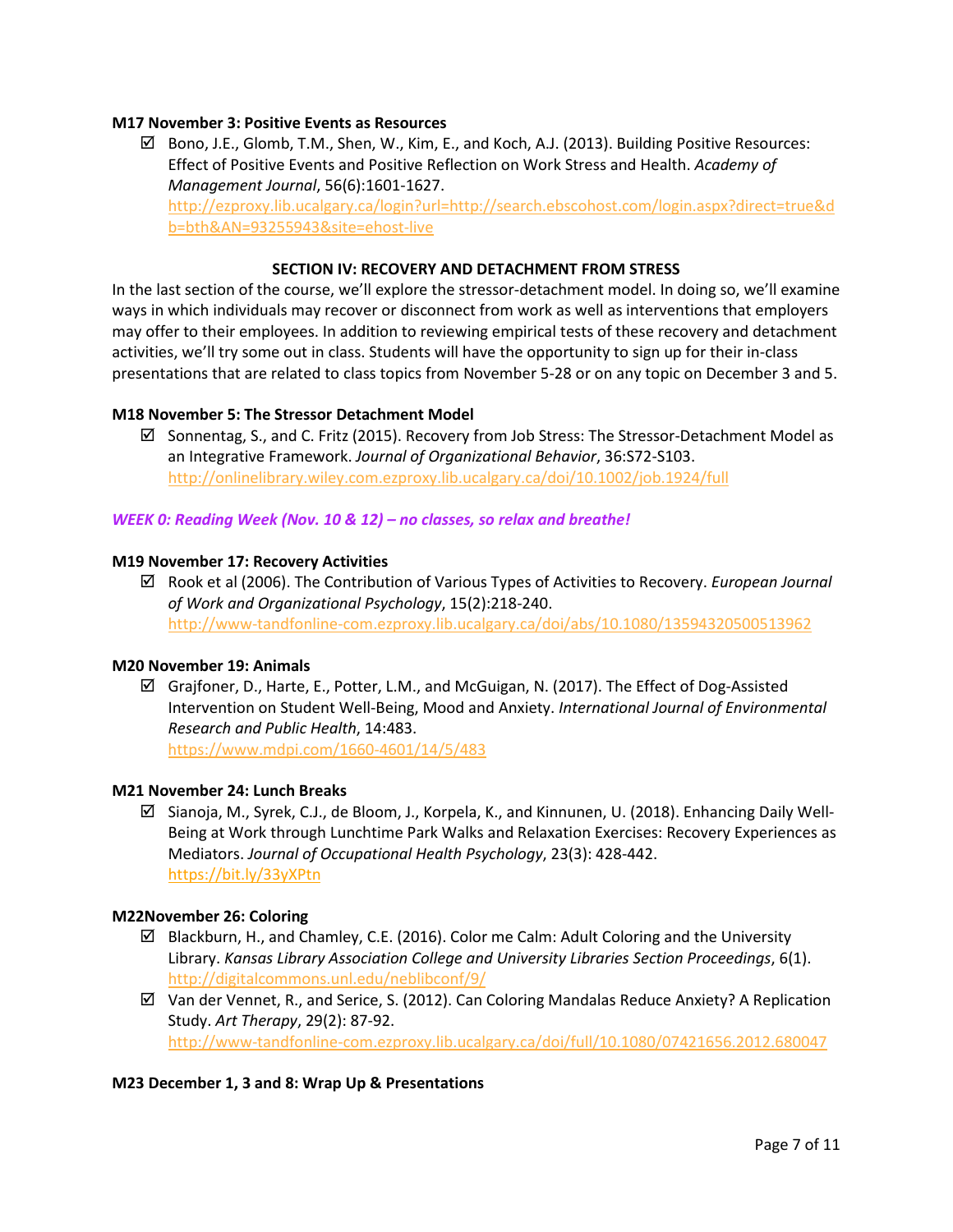## Absences and Deferrals

Students who are absent from class assessments (tests, participation activities, or other assignments) should inform their instructors as soon as possible. Instructors may request that evidence in the form of documentation be provided. If the reason provided for the absence is acceptable, instructors may decide that any arrangements made can take forms other than make-up tests or assignments.

**Deferred Final Exam Form:** Please note that requests to defer a Registrar scheduled final exam are dealt with through the Registrar's Office. Further information can be found at: <https://www.ucalgary.ca/registrar/exams/deferred-exams>

**Deferred Term Work Form:** Deferral of term work past the end of a term requires a form to be filled out by the student and submitted, along with any supporting documentation, to the instructor. The form is available at:

<https://live-ucalgary.ucalgary.ca/sites/default/files/teams/14/deferral-of-term-work-2020.pdf> Once an extension date has been agreed between instructor and student, the instructor will email the form to the Faculty of Arts Program Information Centre (ascarts@ucalgary.ca) for approval by the Associate Dean.

## Grade Reappraisal

Within two weeks of the date the exam/assignment is returned, students seeking reappraisal of examinations or assignments must submit a written response to the instructor explaining the basis for reconsideration of one's mark. The instructor will reconsider the grade assigned and will let the student know their rationale. If the student wishes will book a time with the student to discuss his or her work and rationale. It should be noted that a re- assessed grade may be raised, lowered, or remain the same.

## Handing in Papers, Assignments

- 1. The main Sociology Department office does not deal with any course-related matters. Please speak directly to your instructor.
- 2. **Protection of Privacy:** The Freedom of Information and Protection of Privacy (FOIPP) legislation does not allow students to retrieve any course material from public places. Anything that requires handing back will be returned directly during class or office hours. If students are unable to pick up their assignments from the instructor, they can provide the instructor with a stamped, self-addressed envelope to be used for the return of the assignment. Private information related to the individual student is treated with the utmost regard by the faculty at the University of Calgary
- 3. Final grades are not posted by the Sociology Department. They are only available online.

## Guidelines for Class Chat and Check In Zoom Sessions

Zoom is a video conferencing program that will allow us to meet on Tuesdays and Thursdays at 3:30- 4:45 for a "live" video conference, so that we have the opportunity to meet each other virtually and discuss relevant course topics as a learning community. I have posted start up information and Zoom Q&A under "Tips for Online Learning" on the class Discussion Board on D2L.

To help ensure Zoom sessions are private, do not share the Zoom link or password with others, or on any social media platforms. Zoom links and passwords are only intended for students registered in the course. Zoom recordings and materials presented in Zoom, including any teaching materials, must not be shared, distributed or published without the instructor's permission.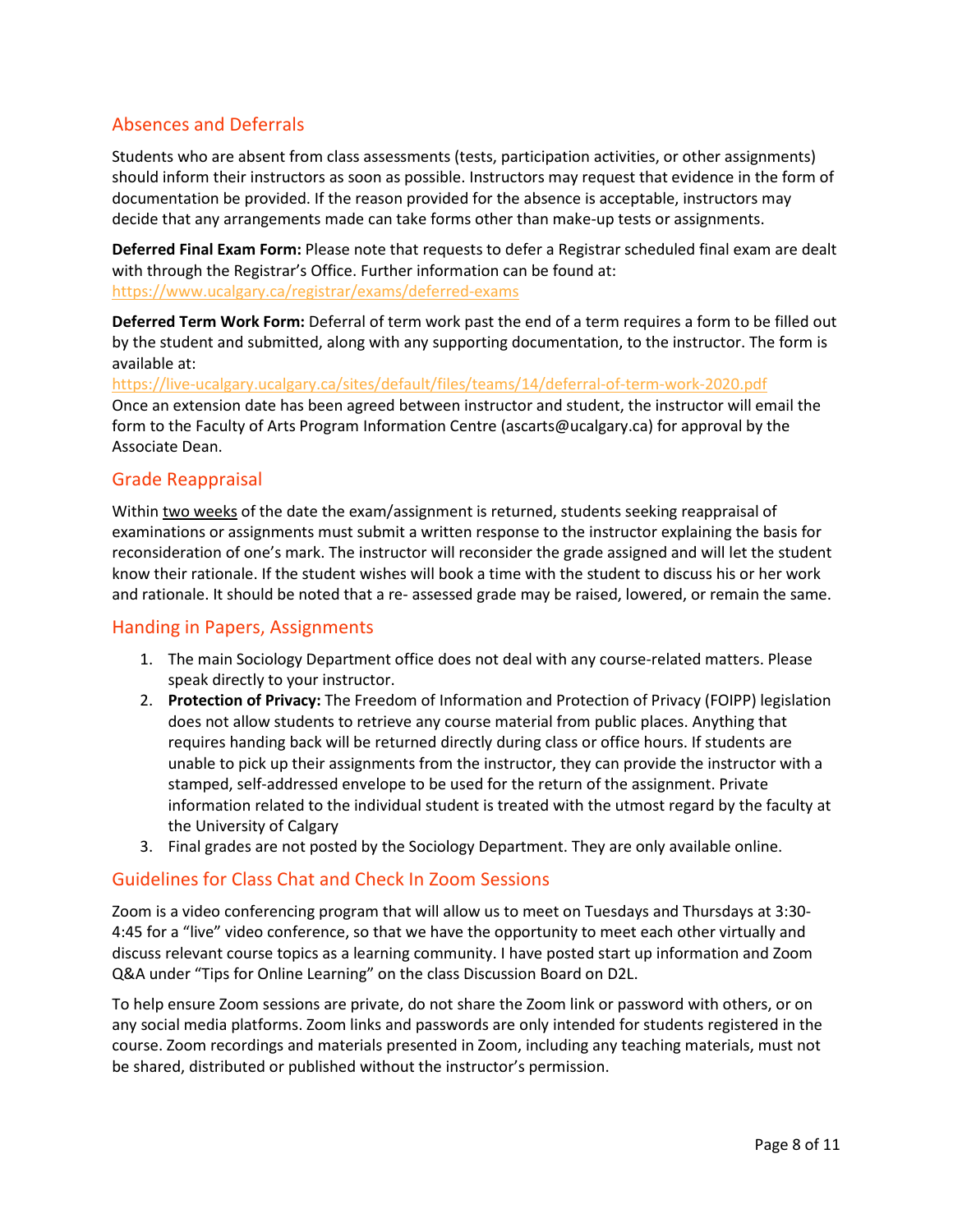The use of video conferencing programs relies on participants to act ethically, honestly and with integrity; and in accordance with the principles of fairness, good faith, and respect (as per the Code of [Conduct\)](https://www.ucalgary.ca/policies/files/policies/code-of-conduct.pdf). When entering Zoom or other video conferencing sessions (such as MS Teams), you play a role in helping create an effective, safe and respectful learning environment. Please be mindful of how your behaviour in these sessions may affect others. Participants are required to use names officially associated with their UCID (legal or preferred names listed in the Student Centre) when engaging in these activities. The instructor can remove those whose names do not appear on class rosters. Noncompliance may be investigated under relevant University of Calgary conduct policies (e.g. [Student Non-](https://ucalgary.ca/policies/files/policies/non-academic-misconduct-policy.pdf)[Academic Misconduct Policy\)](https://ucalgary.ca/policies/files/policies/non-academic-misconduct-policy.pdf). If participants have difficulties complying with this requirement, they should email the instructor of the class explaining why, so the instructor may consider whether to grant an exception, and on what terms. For more information on how to get the most out of your zoom sessions visit[: https://elearn.ucalgary.ca/guidelines-for-zoom/.](https://elearn.ucalgary.ca/guidelines-for-zoom/)

Please be prepared, as best as you are able, to join class in a quiet space that will allow you to be fully present and engaged in Zoom sessions. Students will be advised by their instructor when they are expected to turn on their webcam (for group work, presentations, etc.). The instructor will not record the online sessions as they are optional and attendance is not required or taken. These sessions will be used to support student learning only and will not be shared or used for any other purpose.

## Research Ethics

Students are advised that any research with human subjects – including any interviewing (even with friends and family), opinion polling, or unobtrusive observation – must have the approval of the Faculty Ethics Committee. In completing course requirements, students must not undertake any human subjects research without discussing their plans with the instructor, to determine if ethics approval is required.

## Copyright Legislation

All students are required to read the University of Calgary policy on Acceptable Use of Material Protected by Copyright [\(https://www.ucalgary.ca/policies/files/policies/acceptable-use-of-material](https://www.ucalgary.ca/policies/files/policies/acceptable-use-of-material-protected-by-copyright-policy.pdf)[protected-by-copyright-policy.pdf\)](https://www.ucalgary.ca/policies/files/policies/acceptable-use-of-material-protected-by-copyright-policy.pdf) and requirements of the Copyright Act [\(https://laws](https://laws-lois.justice.gc.ca/eng/acts/C-42/index.html)[lois.justice.gc.ca/eng/acts/C-42/index.html\)](https://laws-lois.justice.gc.ca/eng/acts/C-42/index.html) to ensure they are aware of the consequences of unauthorized sharing of course materials (including instructor notes, electronic versions of textbooks etc.). Students who use material protected by copyright in violation of this policy may be disciplined under the Non-Academic Misconduct Policy.

## Instructor Intellectual Property

Course materials created by professor(s) (including course outlines, recorded lectures, presentations and posted notes, labs, case studies, assignments and exams) remain the intellectual property of the professor(s). These materials may NOT be reproduced, redistributed or copied without the explicit consent of the professor. The posting of course materials to third party websites such as note-sharing sites without permission is prohibited. Sharing of extracts of these course materials with other students enrolled in the course at the same time may be allowed under fair dealing.

## Recording of Lectures

Note that the audio or video recording of lectures and taking screengrabs of PowerPoint slides during the lecture are not permitted without explicit authorization. The non-authorized media recording of lectures is inconsistent with the Code of Conduct and may result in discipline in accordance with the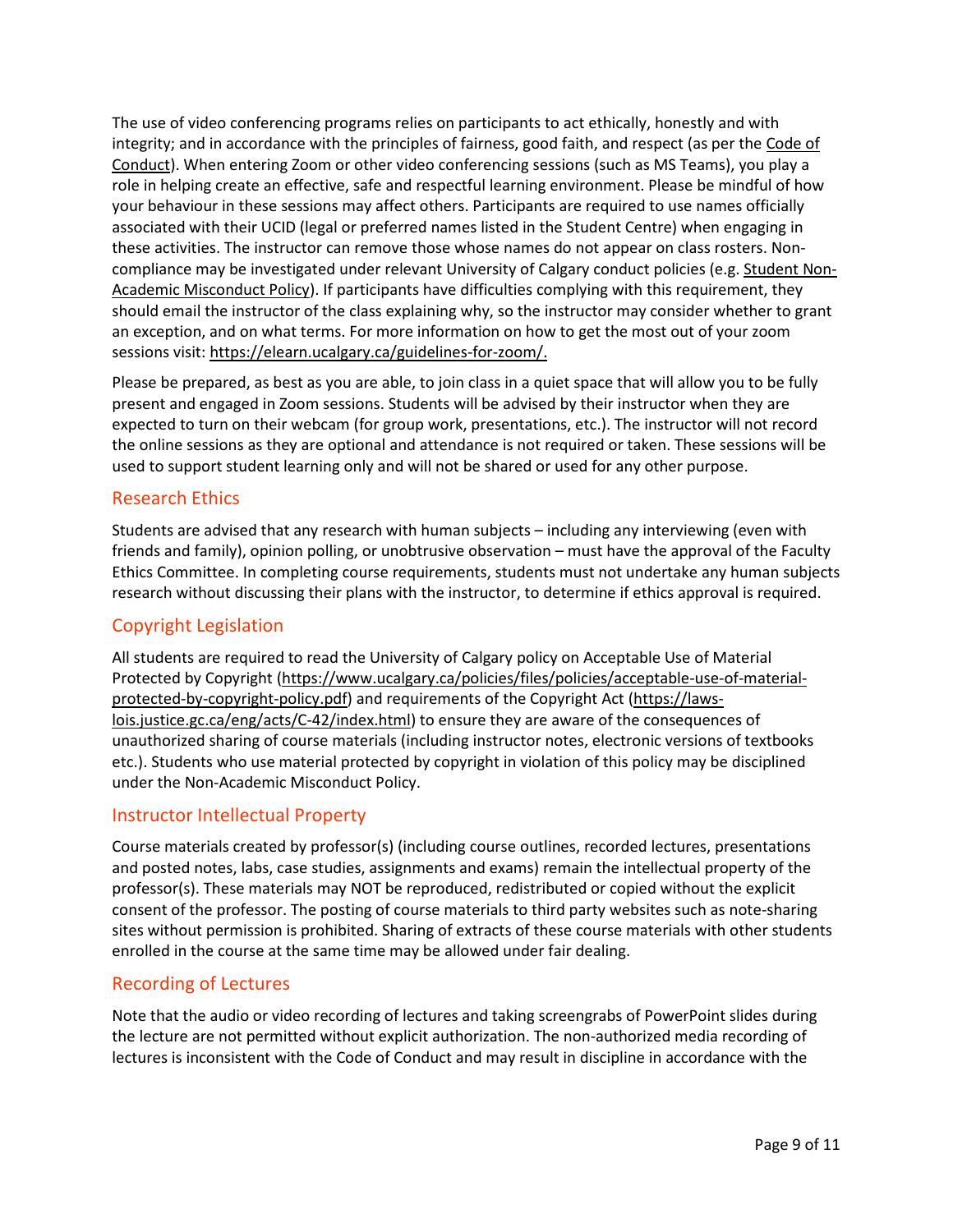Student Non-Academic Misconduct Policy and Procedure. For more information click here: [https://www.ucalgary.ca/policies/files/policies/non-academic-misconduct-policy.pdf.](https://www.ucalgary.ca/policies/files/policies/non-academic-misconduct-policy.pdf)

## Sharing of Lecture Notes and Exam Questions

Note that publicly sharing lectures notes and exam questions on 3rd party sites such as OneClass, StudyBlue, Quizlet, Course Hero, etc. is not permitted. If you wish to use these helpful studying tools, make sure you adjust your privacy settings accordingly. Any violations are subject to investigation under the UofC Student Non-Academic Misconduct Policy. For more information, click here[:https://www.ucalgary.ca/policies/files/policies/non-academic-misconduct-policy.pdf.](https://www.ucalgary.ca/policies/files/policies/non-academic-misconduct-policy.pdf)

### Academic Misconduct

Please refer to the website listed below for information on University of Calgary policies on Plagiarism/Cheating/Other Academic Misconduct: <http://www.ucalgary.ca/pubs/calendar/current/k.html>

### Academic Accommodation

Students seeking an accommodation based on disability or medical concerns should contact Student Accessibility Services; SAS will process the request and issue letters of accommodation to instructors. For additional information on support services and accommodations for students with disabilities, visit www.ucalgary.ca/access/. Students who require an accommodation in relation to their coursework based on a protected ground other than disability should communicate this need in writing to their Instructor. The full policy on Student Accommodations is available at: <http://www.ucalgary.ca/policies/files/policies/student-accommodation-policy.pdf>

Students needing an Accommodation based on a Protected Ground other than Disability, should communicate this need, preferably in writing, to the course instructor.

## Libraries & Cultural Resources

To contact your librarian or find out about the resources and services available to sociology students go to the Sociology Library guide[: https://library.ucalgary.ca/guides/sociology.](https://library.ucalgary.ca/guides/sociology) To access the main Library website go to: [https://library.ucalgary.ca](https://library.ucalgary.ca/)

## Wellness and Mental Health Resources

The University of Calgary recognizes the pivotal role that mental health plays in physical health, social connectedness and academic success, and aspires to create a caring and supportive campus community where individuals can freely talk about mental health and receive support when needed. We encourage you to explore the excellent mental health resources available throughout the university community, such as counselling, self-help resources, peer support or skills-building available through Student Wellness Services [\(https://www.ucalgary.ca/wellness-services/services/mental-health-services\)](https://www.ucalgary.ca/wellness-services/services/mental-health-services) and the Campus Mental Health Strategy [\(http://www.ucalgary.ca/mentalhealth/\)](http://www.ucalgary.ca/mentalhealth/).

## Student Success Centre

The Student Success Centre provides services and programs to ensure students can make the most of their time at the University of Calgary. Our advisors, learning support staff, and writing support staff assist students in enhancing their skills and achieving their academic goals. They provide tailored learning support and advising programs, as well as one-on-one services, free of charge to all undergraduate and graduate students. For more information visit: [https://www.ucalgary.ca/student](https://www.ucalgary.ca/student-services/student-success)[services/student-success](https://www.ucalgary.ca/student-services/student-success)